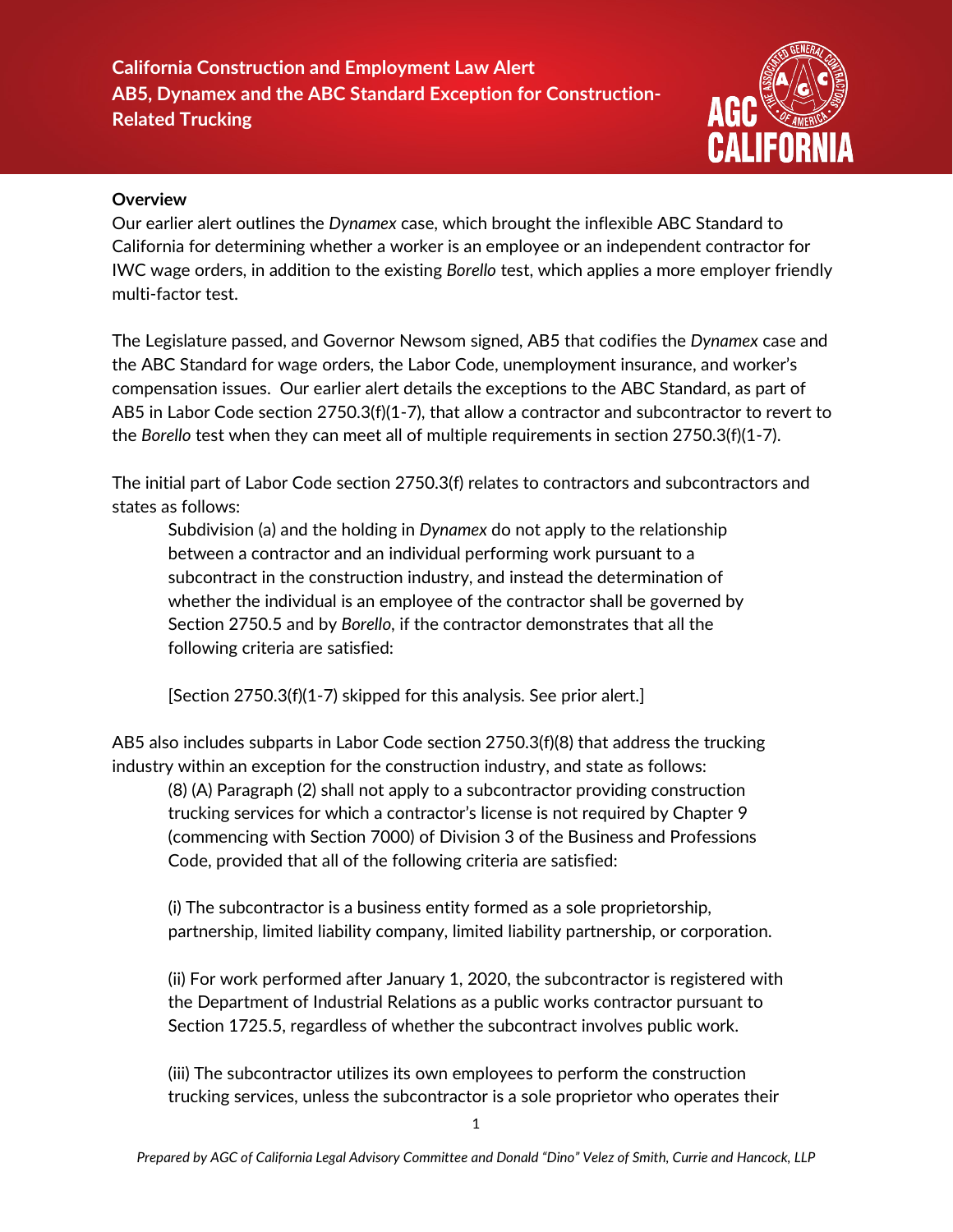

own truck to perform the entire subcontract and holds a valid motor carrier permit issued by the Department of Motor Vehicles.

(iv) The subcontractor negotiates and contracts with, and is compensated directly by, the licensed contractor.

(B) For work performed after January 1, 2020, any business entity that provides construction trucking services to a licensed contractor utilizing more than one truck shall be deemed the employer for all drivers of those trucks.

(C) For purposes of this paragraph, "construction trucking services" mean hauling and trucking services provided in the construction industry pursuant to a contract with a licensed contractor utilizing vehicles that require a commercial driver's license to operate or have a gross vehicle weight rating of 26,001 or more pounds.

(D)This paragraph shall only apply to work performed before January 1, 2025.

(E) Nothing in this paragraph prohibits an individual who owns their truck from working as an employee of a trucking company and utilizing that truck in the scope of that employment. An individual employee providing their own truck for use by an employer trucking company shall be reimbursed by the trucking company for the reasonable expense incurred for the use of the employee owned truck.

The trucking exception expires on January 1, 2025. This creates a problem for contractors and truckers who contract for longer than three years. Is the contract effective to make those truckers independent contractors? For the whole contract or the period before January 1, 2025, only? Or, is the contract completely ineffective to make the trucker an independent contractor?

When part of a contract conflicts with a statute it is illegal, and some, or all, of the contract may be rendered void and unenforceable. (Civil Code section 1608.) Accordingly, depending on the nature of the illegality, neither party would be entitled to relief if either party breaches the contract. This means that certain of the parties' duties that might have been covered by an agreement are no longer defined by the agreement. In reference to AB5, the worker's independent contractor status might be avoided due to violation of the ABC Standard after January 1, 2025, but the obligation to pay the worker would not be.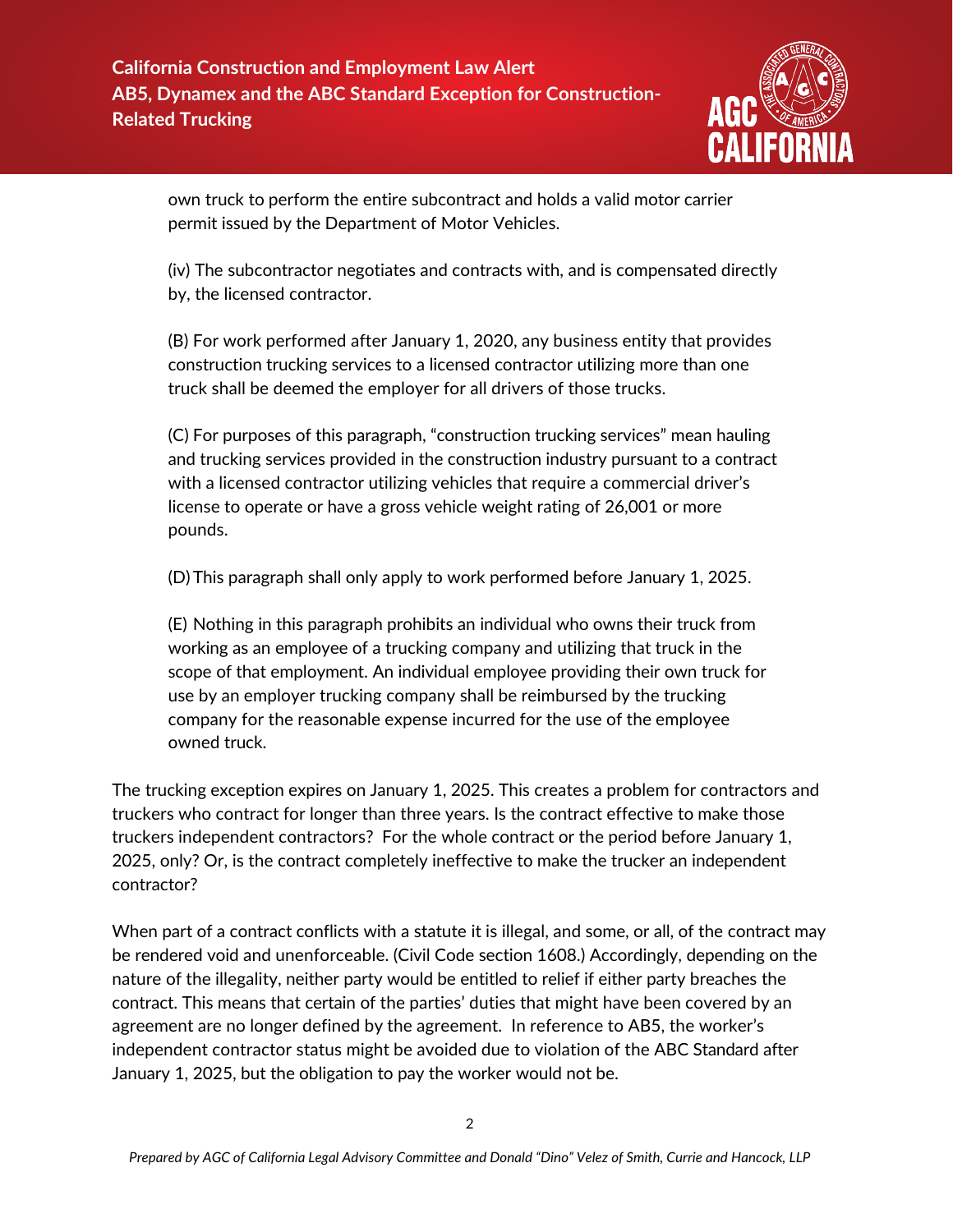# **California Construction and Employment Law Alert AB5, Dynamex and the ABC Standard Exception for Construction-Related Trucking**



Parties with contracts affected by AB5 should review their agreements and determine whether they have been made unenforceable and therefore ineffective to sustain independent contractor status. If the contract duration extends beyond January 1, 2025, do the contracts have "savings clauses," that allow enforceable parts of a contract to remain in place? A savings clause might look like: "If any part of this agreement is rendered and/or determined to be illegal, void, and/or unenforceable, those portions shall be excised from the agreement and the unaffected portions of this agreement shall remain in full force and effect."

If existing agreements do not have "savings clauses," then whole contracts may be unenforceable for failure to comply on the standards and/or exceptions addressed by AB5. For example, if the parties have an agreement that falls within the exception, but its duration extends past January 1, 2025, then the agreement might be rendered illegal and therefore, void and unenforceable.

Of course, there is uncertainty about which parts of the contract might be rendered illegal. Certainly the contract would be illegal and unenforceable to sustain independent contractor status after January 1, 2025. However, would the payment provisions, indemnity clauses, and insurance requirements be enforceable nonetheless? Also, how would the provisions of a contract entered before January 1, 2025 but extending after that date be treated? Would a court enforce the contract and uphold independent contractor status before January 1, 2025? Would a court allow a contract that falls into the AB5 exception stand for periods prior to January 1, 2025? Perhaps that would be a fair result, but there are no guarantees. Or, would a court deem the entire time period covered by the contract to be illegal, even if some of it occurs prior to January 1, 2025? It seems unlikely a court would cause the parties to forfeit the benefit of their bargain for the time it was legal, but again, the result would be uncertain.

If the contract is illegal, void and/or unenforceable, then the contractor may be deemed the trucker's employer. If the trucker is an employee of the contractor, the contractor would be liable for: payroll, meals and breaks, overtime, payroll tax, leaves, benefits, unemployment insurance, and worker's compensation coverage for that employee. Simply paying the trucker the contracted amount would not be sufficient to satisfy the laundry list of requirements that an employer must meet, and the employer could be liable if a trucker, a union, or the DIR brought a claim against the contractor. Unwary contractors could face liability and penalties if they fail to account for the trucker's status as an employee.

Further, the trucking exception does not require the trucker/hauler to have a CSLB license. However, it does require the trucker/hauler company to be registered with th[e Department of](https://www.dir.ca.gov/Public-Works/Contractor-Registration.html) Industrial Relations [\("DIR"\) as a public works contractor.](https://www.dir.ca.gov/Public-Works/Contractor-Registration.html) Since the relevant provisions of AB5 commence on January 1, 2020, any trucker/hauler who wishes to take advantage of this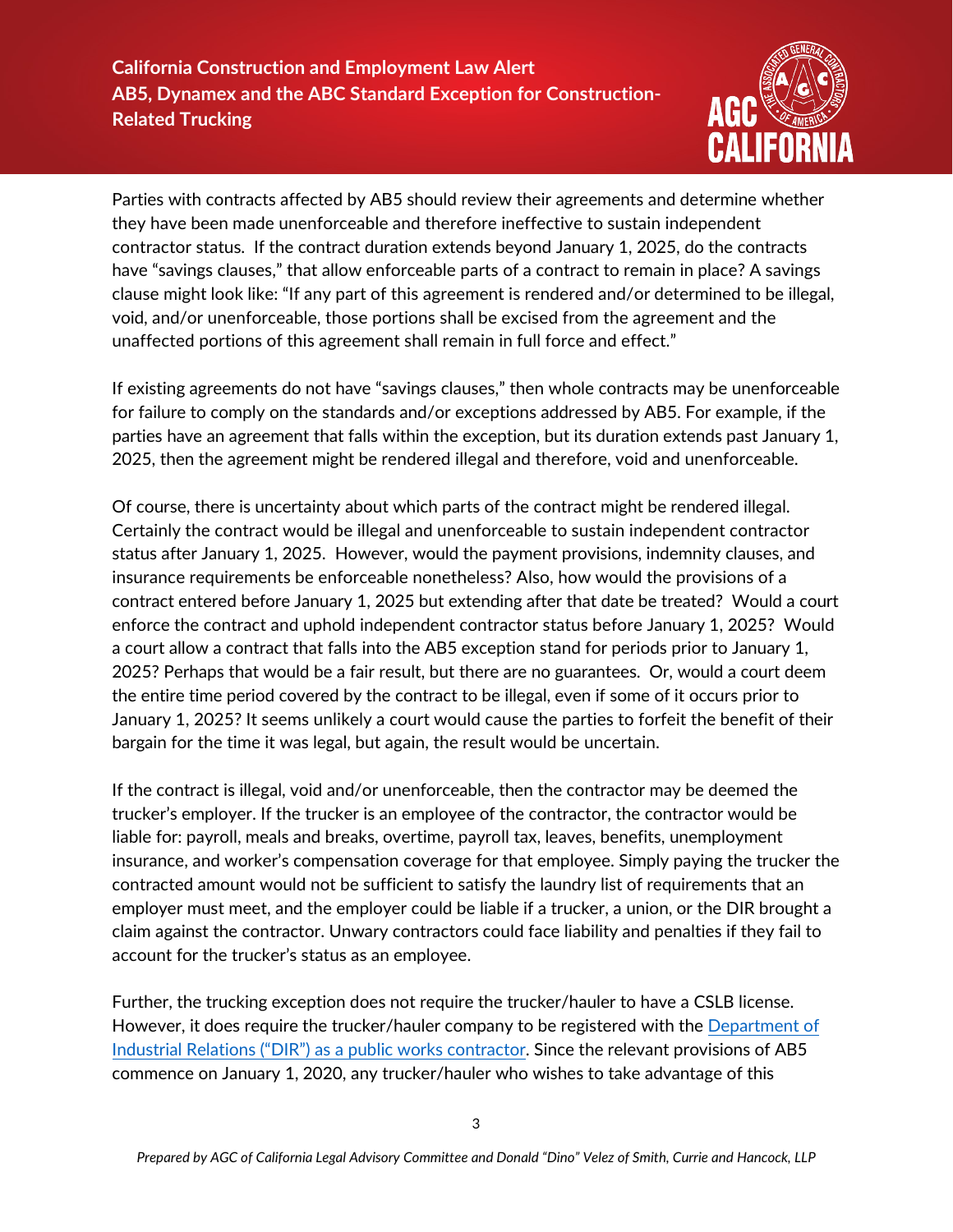

exception must timely register with DIR, which means they must apply now to ensure timely registration.

Third, if the trucker/hauler utilizes more than one truck, then it is designated the employer of all the other drivers of those additional trucks. (AB5/new Labor Code section 2750.3(f)(8)(B).) This part of AB5 prevents "daisy-chaining" owner/operators on jobs, and requires contractors to have one-to-one contracts with eligible trucking entities.

#### **Sample Trucker/Hauler Question from an AGC Regional Meeting:**

Question:

"I own trucks, have a business license, and employees, but as I bid work, sometimes I have to use owner-operators to meet the needs of the job. Can I do that going forward or am I a broker then? (I don't have a CSLB license). Also, some of the bids I'm doing are three years out. What happens to the owner operator contracts that start now when owner operators are legal but don't conclude until after 2025 when owner operators are not allowed?

Response to sample question:

As set forth above, if you bring additional owner/operators to operate additional trucks, they are your employees for purposes of that particular job. (AB5/new Labor Code section 2750.3(f)(8)(B).) The statute precludes "daisy chains."

Existing contracts that extend past January 1, 2025 that assumed owner/operator hiring is legal will need to be examined on their own terms to determine the effect of AB5. Perhaps pro-active parties will analyze and renegotiate portions of contracts to avoid having parts of, or entire, contracts rendered illegal and unenforceable.

Moving forward with new contracts, parties may want to write "sunset" clauses that address the lack of the exemption after January 1, 2025 or contingency language allowing the agreement to remain in place, if the current exception in Labor Code section 2750.3(f)(8) is extended. For example, "This agreement ends as of January 1, 2025, unless the provisions of Labor Code section 2750.3(f)(8), or other related legislation or statute, permit the parties to legally keep its terms in effect past January 1, 2025."

### **Recommendations:**

If contractors wish to hire truckers as independent contractors and ensure that the truckers fall within the exception to AB5 they should verify that the trucker: a) has a formal business entity; b) is registered as a public contracting entity with the DIR; and c) holds a valid motor carrier permit issued by the Department of Motor Vehicles.